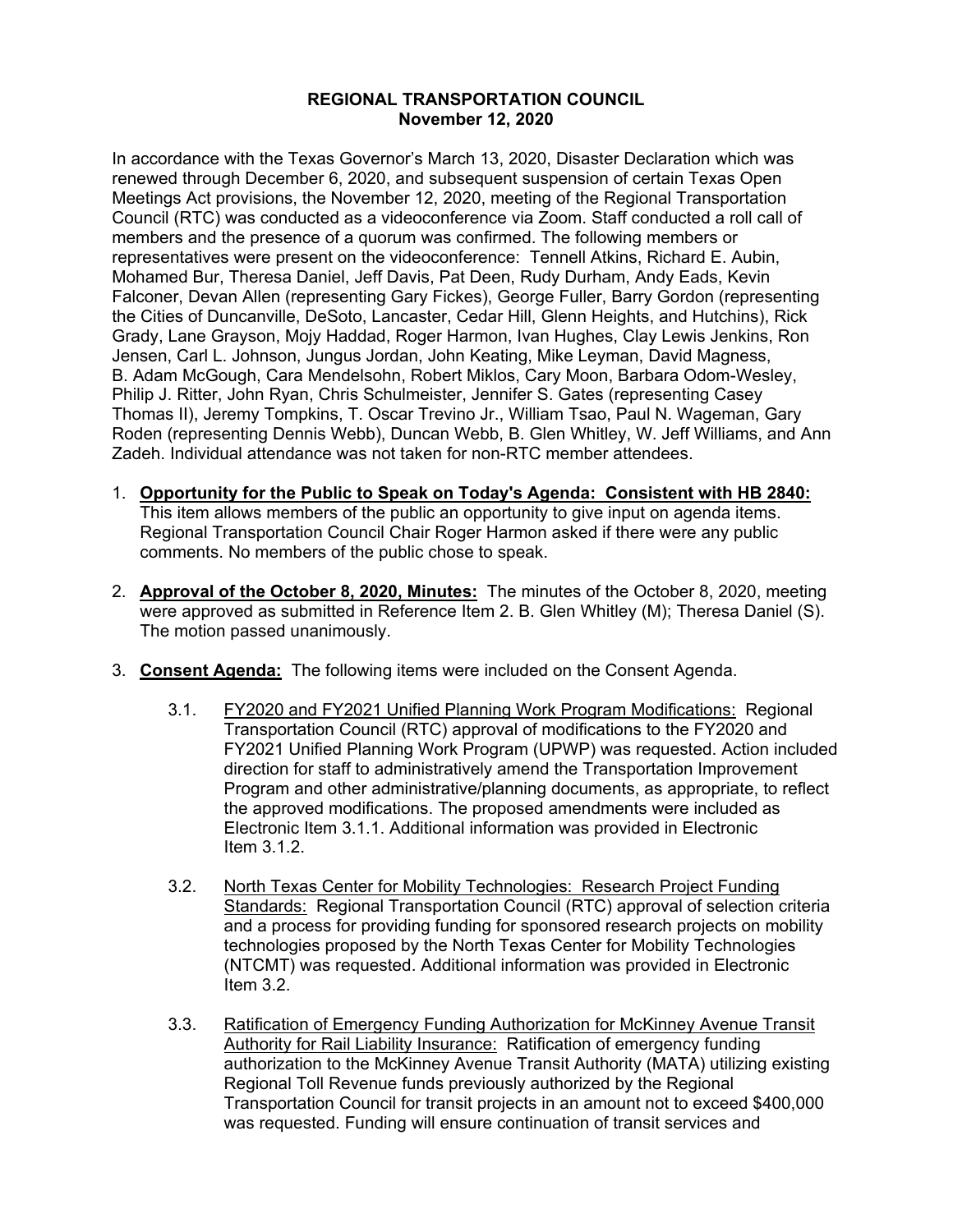enhanced connectivity between Uptown and Downtown Dallas. A copy of correspondence to MATA was provided in Electronic Item 3.3.1 and additional details were provided in Electronic Item 3.3.2.

3.4 Staging of Wreckers in Constrained Corridors: Regional Transportation Council (RTC) action to adjust the limits within Transportation Improvement Program (TIP) Project 11668 to allow flexibility to stage wreckers on other technology or constrained corridors was requested. Action included direction for staff to administratively amend the Transportation Improvement Program (TIP)/Statewide Transportation Improvement Program (STIP) and other administrative/planning documents as needed.

A motion was made to approve the item on the Consent Agenda. B. Glen Whitley (M); Rick Grady (S). The motion passed unanimously.

4. **Orientation to the Agenda/Director of Transportation Report:** A moment of silence was held for Mayor Curtistene McCowan. Michael Morris reviewed items on the Director of Transportation report. He noted Dallas Area Rapid Transit (DART) President/Executive Director Gary Thomas is retiring, as well as other senior members of DART. He also noted the publication of the of Rule of Particular Applicability and Record of Decision for Texas Central Railroad High-Speed Rail Safety Standards related to the Dallas to Houston highspeed rail was available at [https://www.federalregister.gov/documents/2020/11/03/2020-](https://www.federalregister.gov/documents/2020/11/03/2020-20388/texas-central-railroad-high-speed-rail-safety-standards) [20388/texas-central-railroad-high-speed-rail-safety-standards.](https://www.federalregister.gov/documents/2020/11/03/2020-20388/texas-central-railroad-high-speed-rail-safety-standards) He provided a brief overview of slides from Electronic Item 4.1, Changing Mobility: Data, Insights, and Delivering Innovative Projects During COVID Recovery. Specifically related to Metric Three, he highlighted the reduction of construction costs since COVID-19 and efforts to take advantage of the lower costs for project implementation. A summary was provided in Electronic Item 4.2. An Online Dashboard for members to access has been created and is available at [www.nctcog.org/pm/covid-19.](http://www.nctcog.org/pm/covid-19) Mr. Morris noted a public comment questioning the inconsistency between the term Silver Line and continued use of the term Cotton Belt Trail was provided to members in Electronic Item 4.3. In addition, results of the DFW Connector Pilot Program on innovative ways to try to reduce the toll collection risk was provided in Electronic Item 4.4. Electronic Item 4.5 included the current east/west equity percentages for the region. Mr. Morris noted staff will work to balance the equity to the proper percentages through the next rounds of the COVID-19 #00X Infrastructure Program. Information about National Traffic Incident Response Awareness Week, November 9-15, 2020, was provided at [http://timnetwork.org/traffic-incident-response-awareness-week/.](http://timnetwork.org/traffic-incident-response-awareness-week/) Electronic Item 4.6 included a status report on Volkswagen Environmental Mitigation Program funding programs. Dallas-Fort Worth Clean Cities upcoming events were provided at [https://www.dfwcleancities.org/dfw-clean-cities-meetings,](https://www.dfwcleancities.org/dfw-clean-cities-meetings) and current air quality funding opportunities for vehicles was provided at [https://www.nctcog.org/trans/quality/air/funding](https://www.nctcog.org/trans/quality/air/funding-and-resources/fundingvehicle)[and-resources/fundingvehicle.](https://www.nctcog.org/trans/quality/air/funding-and-resources/fundingvehicle) October online input opportunity minutes were included as Electronic Item 4.7 and the November online input opportunity notice was provided in Electronic Item 4.8. Electronic Item 4.9 contained the status report on ozone. The Public Comments Report was provided in Electronic Item 4.10, recent correspondence in Electronic Item 4.11, recent news articles in Electronic Item 4.12, and recent press releases in Electronic Item 4.13.

## 5. **COVID-19 #00X Infrastructure Program (Round 3)/Collin County Funding Partnership:**

Christie Gotti presented the third round of COVID-19 #00X Infrastructure Program projects, including two funding swaps with local partners. The goal of the program is to help stimulate the economy by identifying infrastructure investments that will create direct and indirect benefits to the economy. All projects address one or more of the Regional Transportation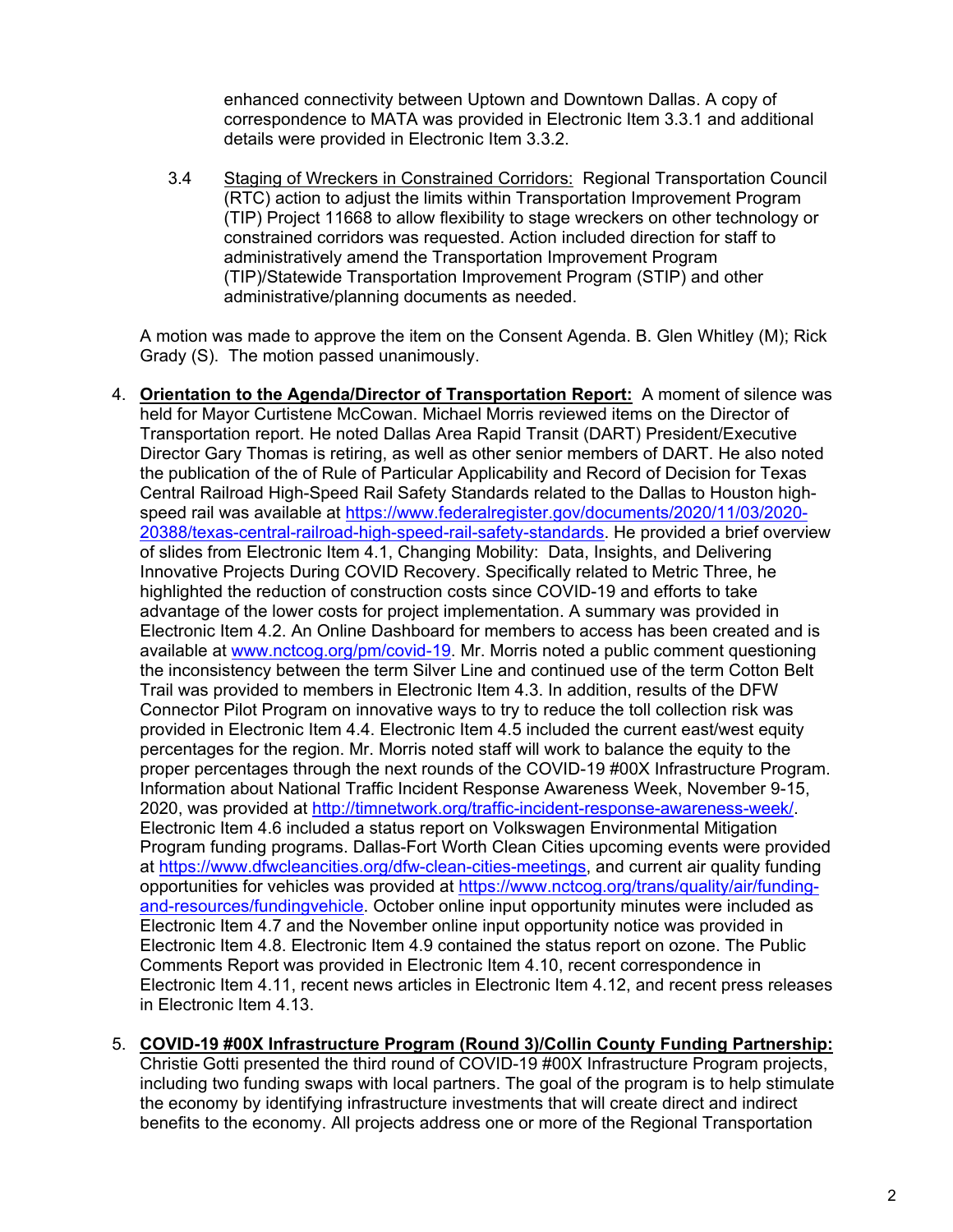Council (RTC) policies outlined in Mobility 2045 and/or help the region reach its performance targets. Ms. Gotti noted the presentation will highlight proposed projects over \$10 million and that the complete list of proposed projects can be found in Electronic Item 5.1. The first highlighted project is Butler Place at US 287, IH 35W and IH 30. The proposed effort would extend additional funding for improved accessibility to an existing project the Regional Transportation Council has placed money on previously for engineering and land acquisition. Staff proposed \$10 million in Surface Transportation Block Grant Program (STBG) funds matched with Transportation Development Credits (TDC) for construction of improved accessibility to and from Butler Place, with half of the funding repaid to the RTC through Tax Increment Finance (TIF) revenues over time. RTC policies addressed include accessibility and infill development. The next project is a new item that was not presented to the Surface Transportation Technical Committee but was incorporated into the public meeting material. The item addresses an urgent project that is part of a recent Better Utilizing Investments to Leverage Development (BUILD) grant award for double tracking on the Trinity Railway Express rail line. As a result, part of IH 820 must be reconstructed to relocate columns to allow for the second track. This section of IH 820 is currently under construction, but the project does not include reconstruction of this bridge. Staff proposed a 50/50 partnership between the RTC and the Texas Department of Transportation (TxDOT) in which the RTC would pay the total cost of \$30,880,000 upfront with STBG funds matched with State funds. TxDOT will repay its portion with a funding source to be determined. The RTC policy addressed is transit. The next program identifies funding for transit. Staff recently began an effort to evaluate how federal funding, excluding Federal Transit Administration funding, has been applied to different project types. Staff believes from a roadway perspective, transit has been underfunded. Staff proposed \$25 million in STBG funding for investments in transit to be matched with regional TDCs, with a specific partnership to be brought back to the RTC for consideration. Staff will be working with transportation authorities to determine specific projects to help address the substantial impacts of COVID-19 on transit ridership and operations, as well as other transit needs such as insurance for passenger rail integration onto freight lines, engineering funding for passenger rail/roadway interfaces, next generation high-intensity bus expansion, review of bus stop amenities, and partnerships with Class 1 railroads on passenger rail corridors. The RTC policies addressed through this effort are transit, air quality, and freight. The next project highlighted was Worth Creek Parkway at Chisholm Trail Parkway, which would be a new interchange near the new Tarleton State University campus in south Fort Worth. Staff proposed to fund construction of the interchange using \$20 million in STBG funding, matched with regional TDCs. The RTC policy addressed through this project is mobility. The next proposed project is the Weatherford Downtown Bypass Loop. The RTC previously funded the northern section of the bypass and now funding is proposed for the southern section to bring the project to conclusion. The project will help route truck traffic from the downtown area. Approximately \$10 million in STBG funds, matched with State funds and regional TDCs, was proposed to reconstruct and widen the two-lane roadway to a four-lane roadway, including an intersection improvement. RTC policies addressed include mobility, safety, and complete streets. The next highlighted project addresses City of Dallas traffic signals. In 2019, the City of Dallas sustained significant tornado damage to traffic signals. This project helps rebuild damaged signals and signals in two other corridors, Lancaster Road and Hampton Road. Funding will be used to design and construct 44 traffic signals, including signal retiming. Proposed funding includes \$220,000 in Congestion Mitigation and Air Quality improvement Program (CMAQ) for signal retiming and approximately \$14 million in in STBG funding for signal reconstruction, as well as cash and Dallas Policy Bundle TDCs as local match. RTC policies addressed include air quality, maintenance, reliability, mobility, and environmental justice. Next, Ms. Gotti highlighted a proposed partnership with the City of Denton and Denton County for the Hickory Creek Road project recently approved in the City's Bond program. In order to fill a funding gap,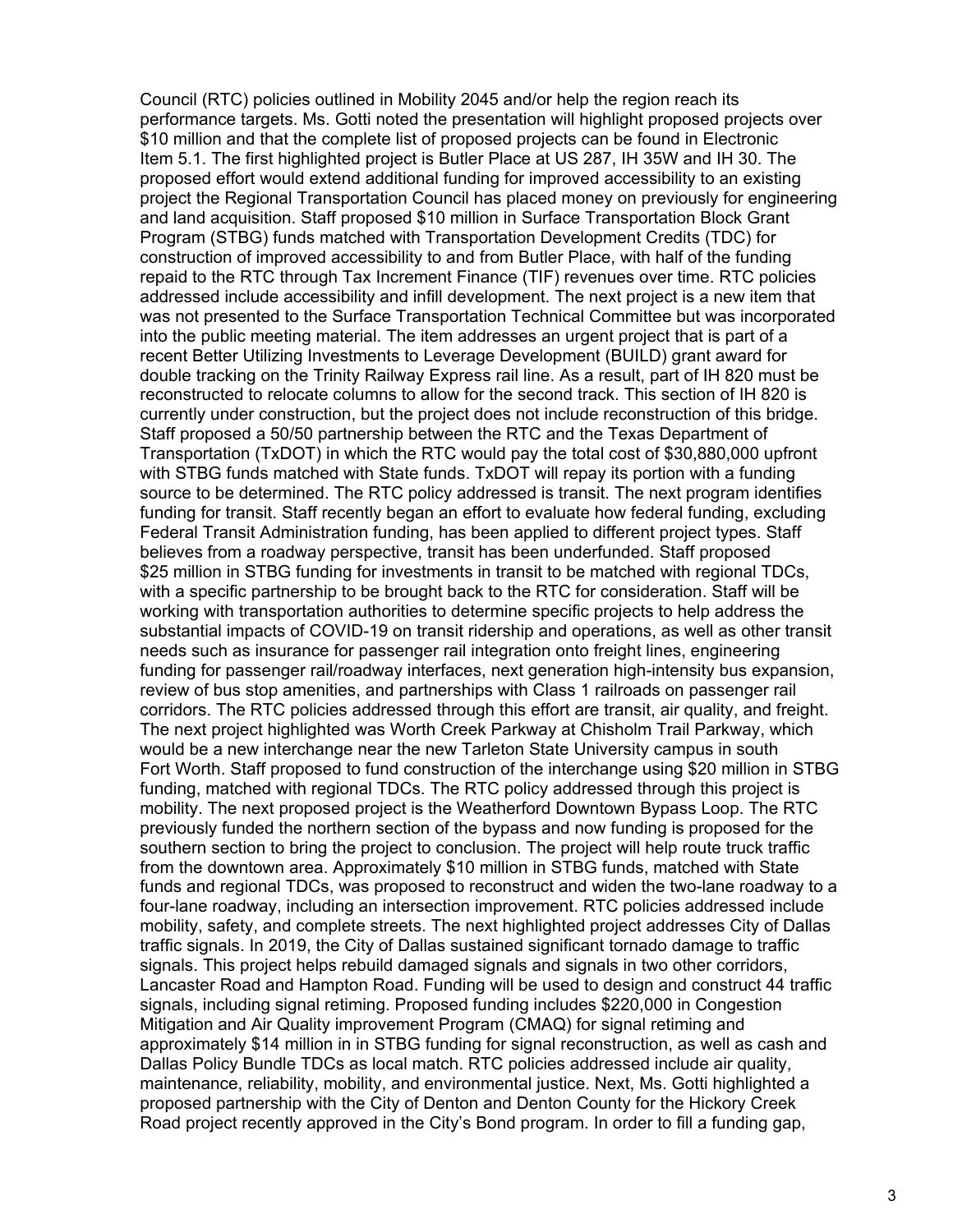staff proposed \$10 million in STBG, matched with \$2.5 million in local cash from the City's Bond program, to reconstruct and widen the roadway from two to four lanes. RTC policies addressed include mobility and safety. The next proposed project will address a missing section of SH 114 in Denton County and is an extension of COVID-19 #00X Round 2 in which a funding swap between Denton County and the RTC was approved. This would free up Regional Toll Revenue (RTR) funds in the western subregion in exchange for federal funds to Denton County. Denton County expressed interest in the SH 114 project, which is also included in the Regional 10-Year Plan. Staff proposed \$24 million in STBG funds, matched with \$6 million in State funds to construct a missing freeway segment on SH 114 from US 377 to IH 35W. RTC policies addressed include mobility and reliability. Next, Ms. Gotti presented a proposed funding partnership with Collin County. As a reminder, efforts are ongoing regarding the US 380 project in Collin County to develop consensus along the alignment and for north/south roadway projects that are part of the Regional 10-Year Plan in Collin County. This proposal helps address two of the impacts to the future US 380 corridor and associated connections and is only needed if US 380 is constructed as a freeway. In the first piece of the partnership, TxDOT has proposed an alignment change for US 380 to prevent a water line relocation that runs through Frisco. The change reduces developable land in Frisco. In exchange for agreeing to the alignment change, Frisco has requested \$30 million to fund an extension of Panther Creek Parkway. Collin County is willing to pay for the extension with bond program funds. Since bond program funds are not eligible, Collin County has requested a funding exchange. The RTC would fund the Panther Creek project with \$30 million STBG funding and in exchange, \$30 million of Category 2 funds would be taken off the US 380 project and replaced with \$30 million of Collin County bond funds. Costs above and beyond \$30 million on the Panther Creek Parkway project would be the responsibility of Frisco. The second half of the partnership involves the City of McKinney. McKinney has received a \$15 million TxDOT grant for a runway extension at McKinney National Airport which was originally planned to be extended to the south. Extending the runway to the north would give more flexible alignment options for the future extension of Spur 399 to US 380 but would cost more than an extension to the south. Collin County is willing to cover the cost, but cannot utilize bond funding, so another funding exchange was proposed. Staff proposed the RTC use \$30 million in Regional Toll Revenue funds to offset costs of the northern runway extension as mitigation to the US 380 project. In return, \$30 million in Category 2 funding will be removed from the US 380 project and replaced with \$30 million of Collin County bond funding. Ms. Gotti noted that the proposed partnerships help all agencies involved. She also reminded members that only a portion of the projects were presented. The complete list of proposed projects was provided in Electronic Item 5.1 and details of the funding program were provided in Electronic Item 5.2. Members with project proposals for the next round of projects were encouraged to contact staff. Members from the Cities of McKinney and Frisco, as well as Collin County expressed their appreciation for considering the proposed projects. A motion was made to approve the funded projects outlined in the presentation and in the cost revenue matrix provided in Electronic Item 5.1, as well as the funding exchanges between the Regional Transportation Council, Collin County, and the Cities of McKinney and Frisco. Action also included approval for staff to administratively amend the Transportation Improvement Program/Statewide Transportation Improvement Program and other administrative/planning documents as needed. Duncan Webb (M); Richard Aubin (S). The motion passed unanimously.

6. **Overview of Regional Transportation Council Legislative Workshop:** An overview of discussion at the Regional Transportation Council (RTC) Legislative Workshop held prior to the meeting was provided, which included a proposed partnership between the RTC and the Texas Transportation Commission (TTC). Michael Morris presented a partnership program between the RTC and the Texas Transportation Commission to increase communication. Candidate elements of the partnership include additional conversations about the benefits of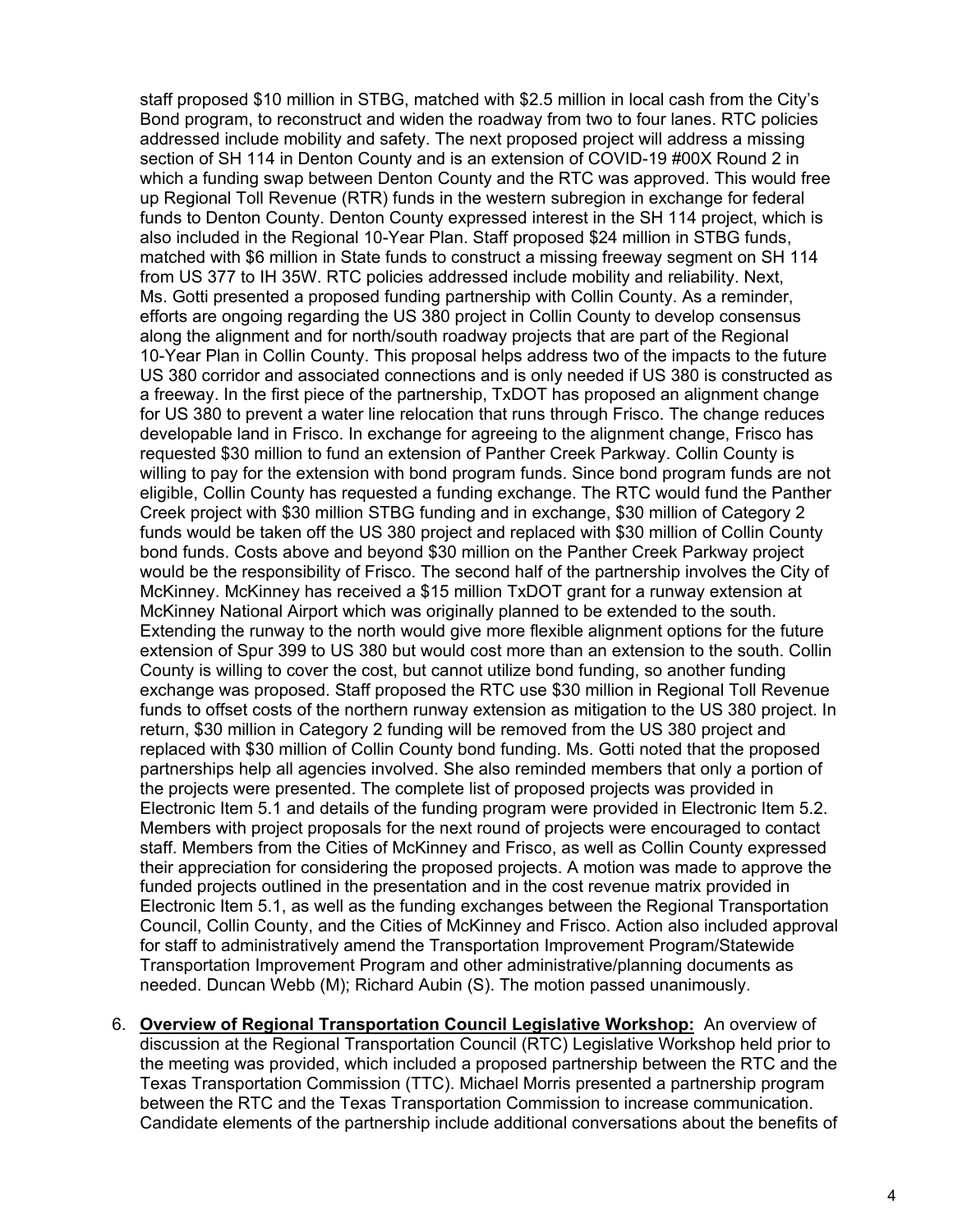formula allocation and how it produces more revenue that can offset the losses of Proposition 1. As the State, especially mega-regions, continue to grow, innovative approaches are needed to fund transportation in busy urban regions. The second element is increased partnerships with Texas Department of Transportation (TxDOT) districts in the region to program Surface Transportation Block Grant Program (STBG) funds such as the IH 820 project presented in the COVID-19 #00X Infrastructure Program. The third element is to create a new integrated project delivery team in anticipation of a new federal infrastructure program with the new Administration. Staff is working closely with the TxDOT districts to have big projects ready to implement and hope to gain greater support from TxDOT Headquarters. A fourth candidate element is to create an improved, more integrated communication with the Governor's Office or the TTC on a new economic development program for corporate relocations to the State. The next candidate element is to review the "no toll environment" policy which has opened as a result of the proposed addition to the 2021 Unified Transportation Program. The TTC is willing to advance and get comment on advancing a toll road in the southern part of the State. This is an opportunity for the region to initiate discussions to be treated in a similar fashion with regard to previous commitments and grandfathered projects in the region. Staff will provide comments to the open record and integrate into this policy enhanced communication between RTC members and the TTC. The last proposed element is to advance a conversation with the State, similar to how the State funds ferry systems, regarding the development of a new passenger rail/freight logistics program. The effort would build on recent successes between public-sector passenger rail and the private sector Class I freight providers. Staff will look at Maryland's model of regional rail between Baltimore and Washington, DC, and request support from the executive branch.

Rebekah Hernandez presented an overview of the updated draft RTC Legislative Program for the 87th Texas Legislature. Since the October 8 RTC meeting, members have provided comments on the draft legislative program. Suggested comments were incorporated and discussed at the Legislative Workshop held prior to the meeting. The draft legislative program includes four main categories. The first category, adequately fund transportation and utilize tools, includes fair share allocation, identifying additional revenue for all modes of transportation, and supporting full appropriation of funding initiatives, including Proposition 1 and Proposition 7, previously approved by the Legislature. In the second category, focus is on expanding transportation options in mega-metropolitan regions. These include the ability to utilize tolling, managed lanes, debt financing, and public-private partnerships through a Metropolitan Planning Organization and local decision-making process. Other options include authorizing the use of comprehensive development agreements for specific needed projects and planning, funding, and supporting the implementation of all modes of transportation, including transit. Also included is retaining eminent domain authority to allow planning and development of new and/or expanded transportation corridors and supporting legislation using a balanced liability insurance program for transit agencies to operate on additional rail corridors as part of the regional transportation system. Third, many comments were received about the category to pursue innovation, technology, and safety. Proposed to be included in the draft program is utilizing innovation in high-speed transportation, transit, autonomous vehicles, and freight; supporting the collaboration between local governments, the military, the State, and FAA to advance regulations for compatible land use and the safe operations of unmanned aircraft vehicles; planning for shared mobility solutions; enabling transportation data sharing and accessibility with appropriate privacy protection; and increasing safety, including but not limited to texting while driving, speed limits, driving under the influence, bicycle, and pedestrian safety. The final section of the draft RTC Legislative program is improving air quality. The first specific section focuses on protecting the Texas Emissions Reduction Program trust fund and revenue balances, as well as modernizing the program to improve air quality, including the purchase of heavy-duty zero emission vehicles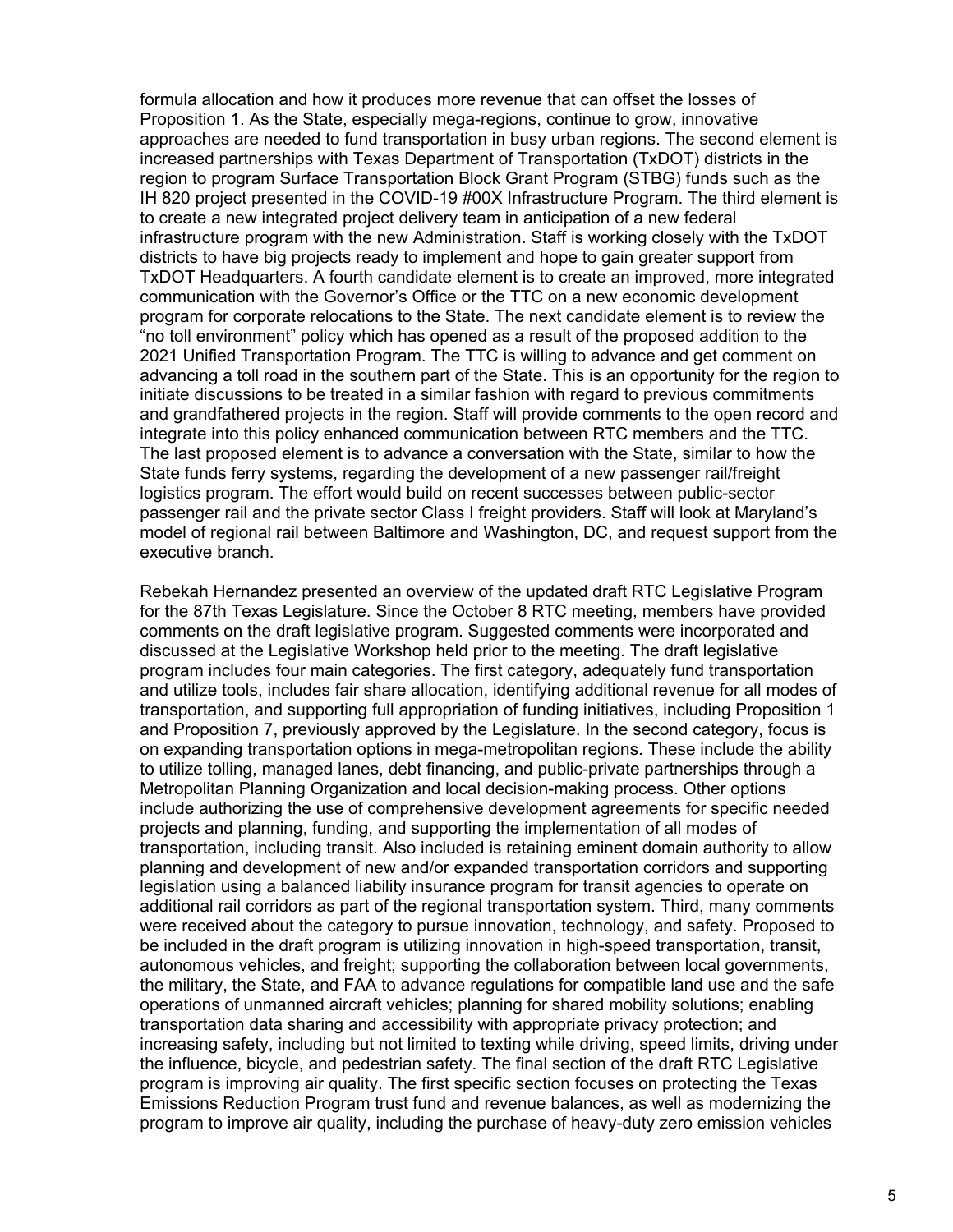and associated infrastructure. Also included is modernizing and increasing flexibility in the Local Initiative Projects, supporting system reliability and congestion relief, and encouraging trip reduction strategies while maintaining lifestyle choices, as well as general support of legislation that improves air quality. Ms. Hernandez noted the original version included a 5th section on land use planning, which has been removed and some of the bullet points included in other text. She also noted that during the workshop, there was a question about future communications with the Texas Legislature and it was noted that in past sessions a matrix was created of RTC members districts and their corresponding legislature members, which staff will begin developing for this session. An updated draft legislative program was provided in Electronic Item 6. A motion was made to approve the Regional Transportation Council Legislative Program for the 87th Texas Legislature, the proposed partnership between the Regional Transportation Council and the Texas Transportation Commission, and transmittal of the Legislative Program to the Texas Legislature. Theresa Daniel (M); Rick Grady (S). Mohamed Bur and Carl L. Johnson abstained from the vote. The motion passed unanimously.

7. **Dallas-Fort Worth High-Speed Transportation Study Update:** Kevin Feldt provided an update regarding the Dallas to Fort Worth High-Speed Transportation (DFW HST) Connections Study. The high-speed transportation vision for the region was highlighted, which includes the Dallas to Fort Worth project. Evaluation is underway of high-speed transportation alternatives to connect the downtown areas of Dallas and Fort Worth to other proposed high-performance passenger systems in the State and other regional transportation systems, as well as obtain federal environmental approval of a viable alternative. A phased approached has been implemented, with Phase 1 focusing on the identification of technology and alignments to be carried into Phase 2. Staff expects to complete Phase 1 by Spring 2021. Phase 2 will be a more intense engineering and environmental phase to obtain federal environmental approval of the alignment and technology. The draft preliminary project purpose is to connect downtown Dallas and downtown Fort Worth with high-speed intercity passenger rail service or an advanced highspeed ground transportation technology to: provide an alternative to existing ground transportation travel options, advance the state high-performance rail transportation network, support economic development opportunities, and enhance connectivity. Technologies identified for the study include conventional rail, higher speed rail, high-speed rail, magnetic levitation technology, and hyperloop technology. Similarities and differences between the transportation options were highlighted, with the primary difference being the propulsion system of each technology. Initial alignments/corridors were developed based on previous studies and efforts are being made to use existing transportation corridors to minimize the impacts to existing corridors. All 43 alignments/corridors connect to the proposed downtown Dallas and downtown Fort Worth high-speed rail stations. Mr. Feldt noted to better educate staff and the region, a Technology Forum will be held to learn more about available technologies and options from technology firms. The Forum will include an independent findings review with industry experts and inform the technology recommendation for Phase 1, which will include three levels of screening and a final report in April 2021. The schedule for future meetings was highlighted, including the Technology Forum in early December, upcoming public meetings in January and April 2021, and an elected officials/stakeholder briefing in January 2021. Members were asked to provide feedback and comments on the draft preliminary project purpose, proposed alignments, and proposed transportation modes. Members interested in a presentation or briefing to interested groups were asked to complete a speaker request form available at [www.nctcog.org/trans/about/educate/request-a-speaker.](http://www.nctcog.org/trans/about/educate/request-a-speaker) Project information is also available at [www.nctcog.org/dfw-hstcs.](http://www.nctcog.org/dfw-hstcs)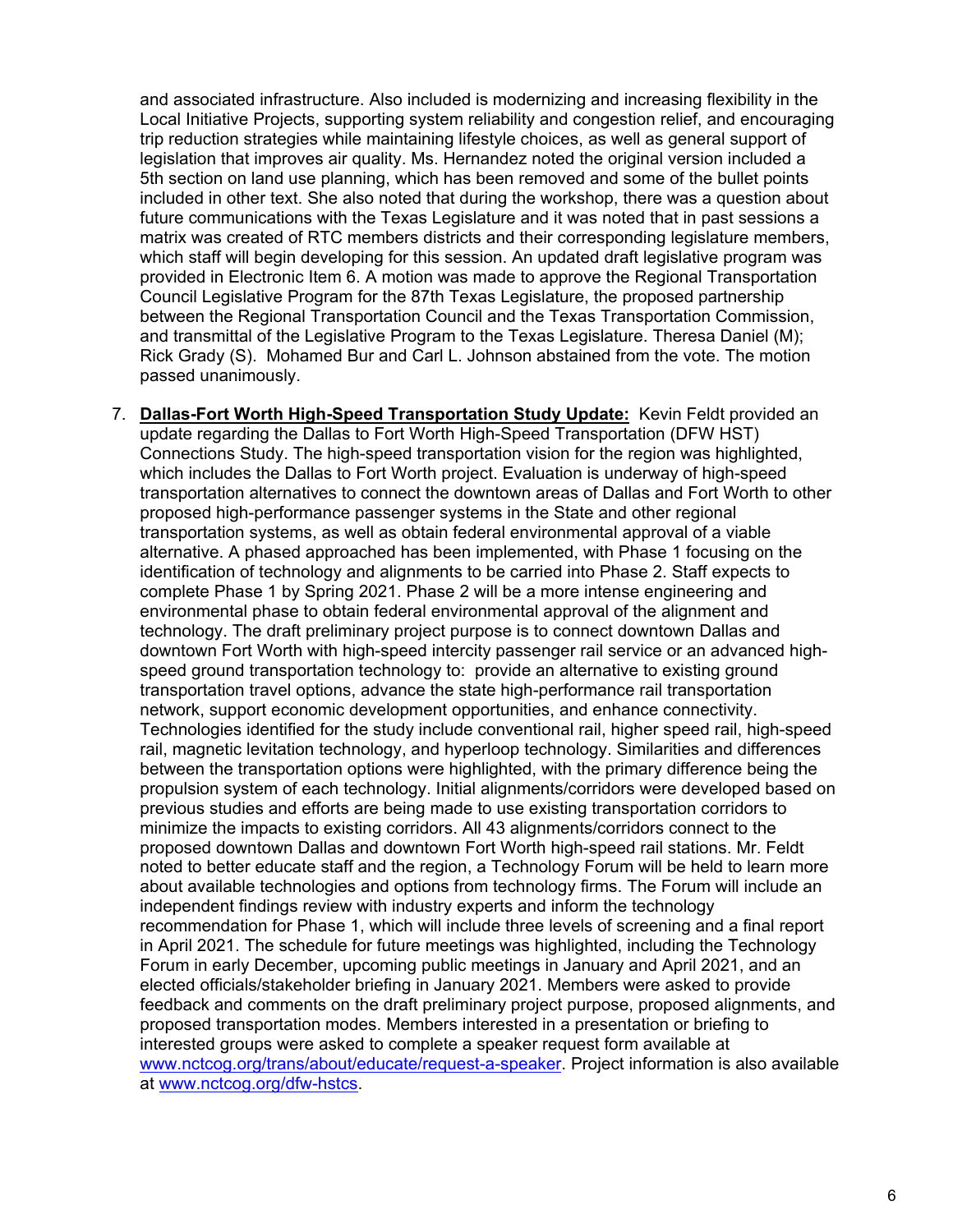8. **Federal Highway Administration – Pavement/Bridge Condition Target Reaffirmation or Revisions:** Jeff Neal provided an overview of the proposed reaffirmation or revisions to the current regional position supporting statewide pavement and bridge condition, Performance Measure 2 (PM2), targets on National Highway System (NHS) facilities. In November 2018, the Regional Transportation Council (RTC) affirmed the Texas Department of Transportation's (TxDOT's) statewide pavement and bridge condition targets for 2020 and 2022. Rulemaking allows targets to be revisited at the mid-point of the performance period, which is 2020, with reports from state Departments of Transportation (DOT) due October 1, 2020. If a state DOT decides to adjust any of their PM 2 statewide targets, a new 180-day review window is reopened for Metropolitan Planning Organizations (MPOs) to consider whether or not they want to affirm their support for the adjusted targets or establish their own targets. When submitting its report, TxDOT changed five out of six of its targets reopening the review period for NCTCOG. Mr. Neal highlighted the NHS facilities in the region. PM 2 targets relate to these facilities and state DOTs are required to establish their PM 2 targets for the full extent of the NHS within their state regardless of ownership. NCTCOG has divided NHS facilities into five classifications: interstate highways, noninterstate highways, on-system arterials, off-system toll roads, and off-system arterials. Mr. Neal highlighted NHS pavement good condition targets noting an increasing trend reflects improvement. TxDOT has updated the statewide targets for good pavement condition on both interstate and non-interstate NHS facilities from 66.4 percent to 66.5 percent, and 52.3 percent to 54.1 percent, respectively. A breakdown of pavement good condition target estimates for NHS facilities in the region was also highlighted. He noted that in the region, data indicates a decrease in good condition percentages, but cautioned the decrease was based on a linear trend analysis projection rather than any pavement management system prediction. So, while not a major cause for concern, the region must continue focus on this target. In addition, for off-system arterials, there are very few miles of facilities in good condition. Mr. Neal also highlighted NHS pavement poor condition targets noting a decreasing trend reflects improvement. TxDOT has updated the statewide targets for poor pavement condition on both interstate and non-interstate NHS facilities from 0.3 percent to 0.2 percent, and 14.3 percent to 14.2 percent, respectively. Pavement poor condition target estimates for NHS facilities in the region show some degradation and staff are closely monitoring these conditions. In 2018, the RTC supported TxDOT statewide targets for both good and poor NHS pavement targets, and also committed to collaborate with TxDOT and local governments to plan/program projects contributing toward accomplishment of pavement goals, especially to expedite improvements for NHS off-system arterials in poor condition. Mr Neal also highlighted NHS bridge good and poor condition targets. For good condition targets, an increase is considered improvement and in poor condition targets, a decrease is the desired trend. TxDOT did not revise its statewide good bridge condition target for 2020, which means reevaluation by the MPO for this target is not opened. However, TxDOT did change its statewide poor bridge condition target from 0.8 percent to 1.5 percent. For NHS facilities in the region, NCTCOG proposed an updated bridge poor condition target estimate for 2020 to 2.0 percent. In 2018, the region had 14 NHS bridges listed in poor condition. However, as a result of the new data, the poor condition bridges in the region have increased to 34. Through various project efforts, 12 of the 14 original bridges are continuing to be addressed. After review of projects included in the Transportation Improvement Program (TIP), Statewide TIP, and Unified Transportation Program, staff have identified 25 bridges that will be addressed through a maintenance or construction project within the next 10 years, leaving 9 bridges remaining in poor condition in the region. Along with the poor condition bridges, staff have identified another 134 bridges in "near poor" condition, meaning those bridges between 2012 and 2020 consistently had biennial ratings just one step above the threshold between fair and poor condition. While NCTCOG supported TxDOT's statewide good and poor condition targets in 2018, it also developed an Infrastructure for Rebuilding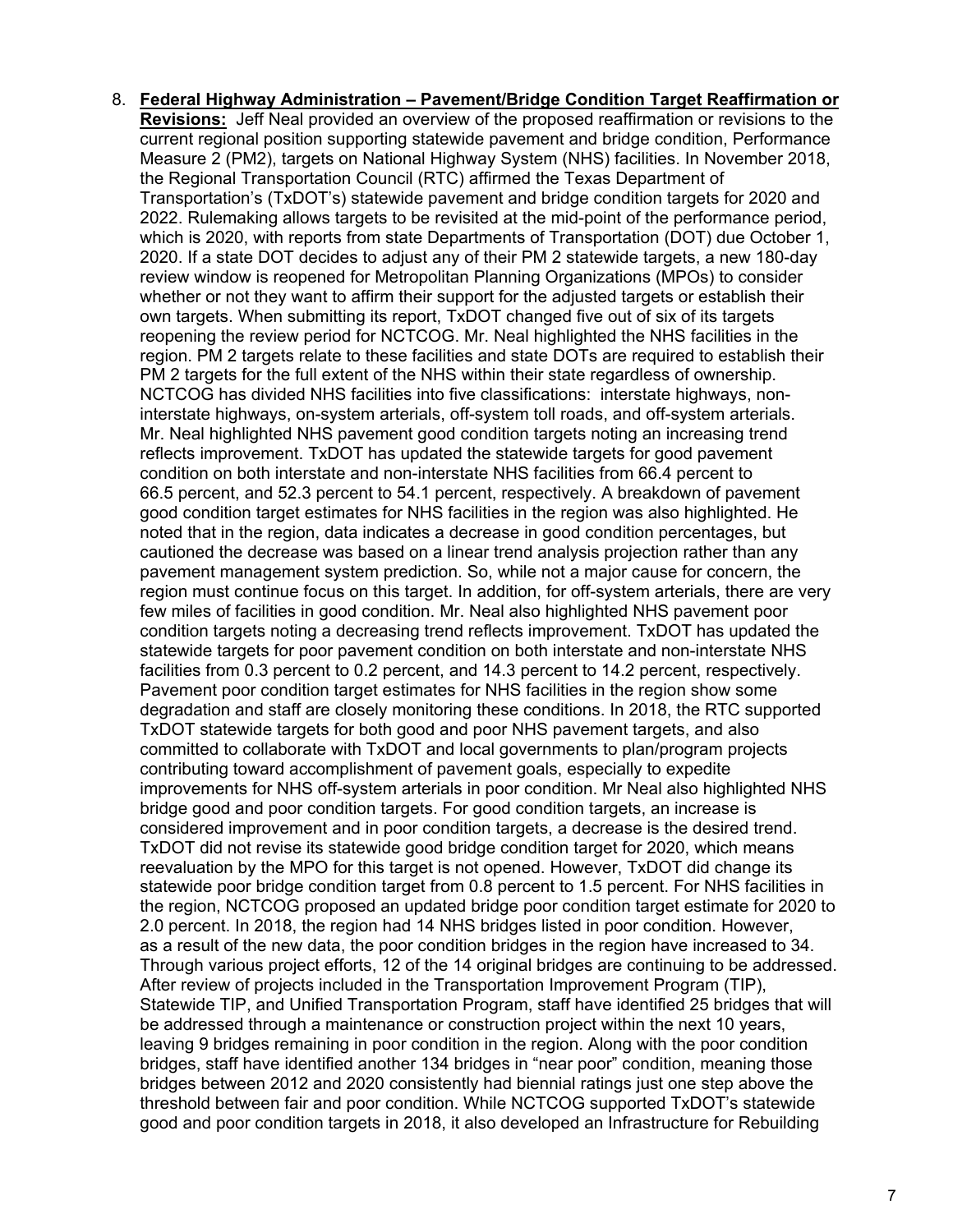America (INFRA) grant application and was recently awarded funds to strategically address bridges in poor condition throughout the metroplex. This type of effort may be proposed on a continual basis so the region can address poor condition bridges quickly and effectively. Mr. Neal noted that as the region considers decisions about PM2 targets, it must keep in mind the influence of NHS off-system facilities since the NCTCOG region includes nearly 50 percent of the total extend of NHS off-system facilities in the region. He also discussed planning, funding, and reporting considerations when deciding whether to support TxDOT statewide PM 2 targets or establishing its own targets. In addition, he highlighted the schedule for NCTCOG to review and consider reaffirmation or revision of PM 2 targets. MPOs must report to state DOTs whether they will agree to plan/program projects contributing to adjusted state targets or commit to new quantifiable targets for the metropolitan planning area by March 30, 2021. Proposed reaffirmation or revision of targets will be presented to the Regional Transportation Council for action in December. Michael Morris noted the importance of NCTCOG staff working with local governments regarding offsystem pavement condition and impacts to the statewide targets, as well as a potential funding program for deficient bridges in the region. Staff will engage with members regarding these conversations at the December Surface Transportation Technical Committee meeting.

9. **FY2021 Project Tracking Initiative:** Christie Gotti provided information to the Council on the FY2021 Project Tracking Initiative to reduce the region's carryover funding balances. Over the years, many projects in the region have experienced significant implementation delays, which led to the implementation of the Metropolitan Planning Organization (MPO) Milestone Policy that identifies project that have not advanced to construction after ten or more years of being funded. Since the Milestone Policy primarily addresses projects funded for ten more years, additional focus is needed to expend unobligated funds and reduce the region's large carryover balance of Congestion Mitigation and Air Quality Improvement Program (CMAQ), Surface Transportation Block Grant Program (STBG), and Transportation Alternatives (TA) Set-Aside funds. The Regional Transportation Council has selection authority over these federal funds in partnership with the State, and large carry-over balances lead to scrutiny from both State and federal governments. North Central Texas Council of Governments (NCTCOG) staff currently follows up with implementing agencies on project schedules periodically and moving forward, staff will be conducting a more robust tracking effort in order to highlight and prevent some of the delays. At the beginning of each fiscal year, staff will provide the Committee and the Regional Transportation Council (RTC) with a list of project phases scheduled to advance during the coming year based on the project schedules submitted by agencies. Agencies will also be asked to report project status on a more frequent basis and the status of projects scheduled for the year will be presented to the technical committee and RTC periodically. This will provide opportunities for agencies to address issues earlier. A summary of FY2021 CMAQ, STBG, and TA Set-Aside funds allocated in the Unified Transportation Program for the region were highlighted. For each type of funding, significant FY2020 carryover funds are included in the balances and compound each year as new funds are allocated. Ms. Gotti noted that staff continues to resolve issues that cause delays, but do not have the direct ability to implement projects. In an effort to continue addressing the issue, a workshop will be conducted to provide training on project implementation and drafting realistic project schedules. In addition, members were asked to contact staff if they have any ideas to address delays and potential solutions. A list of projects that are scheduled to begin in FY2021 was provided in Electronic Item 9.1, which includes the implementing agency, the project location, and the start dates by phases provided by agencies. Additional details on this initiative can be found in Electronic Item 9.2. Michael Morris noted that when funds are allocated to agencies, the staff assigned the responsibility of implementing projects are not necessarily the qualified staff within the agencies. In addition, more projects are being funded in the region causing additional strain